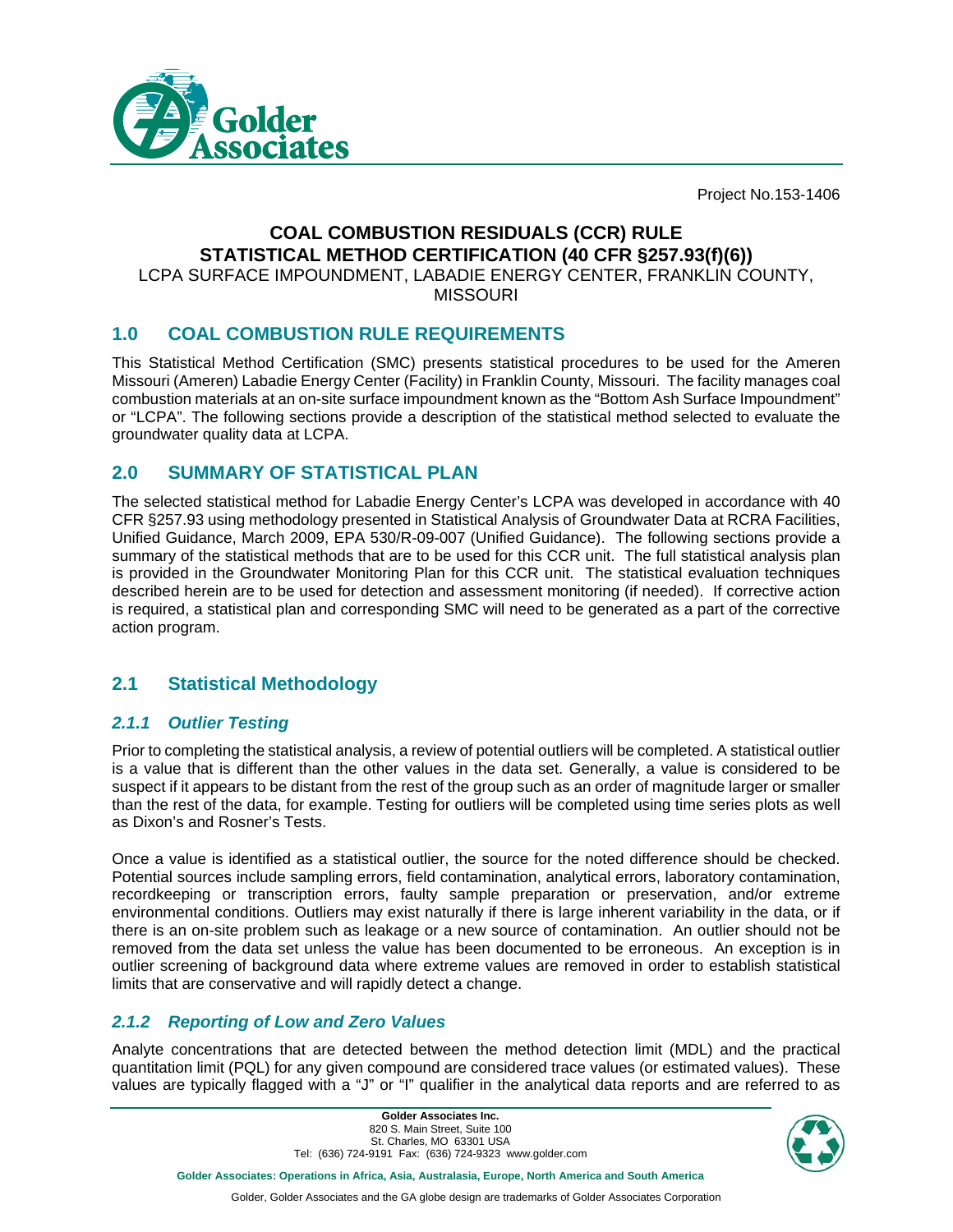"trace values". Trace values will be imported into the statistical database at the value reported by the laboratory and will be flagged as trace values, which will be used in the statistical calculations described in the following sections.

Non-Detect Values (ND) are concentrations that were not detected at a concentration above the MDL and are typically flagged with "U" or "ND" flags in the analytical data reports. For the purpose of the statistical procedures described in the following sections, ND values will be managed and utilized as follows:

- If <15% ND, substitute  $\frac{1}{2}$  the PQL;
- If between 15% to 50% ND, use the Kaplan-Meier or robust regression on ordered statistics to estimate the mean and standard deviation; or
- If >50% but less than 100% ND, use a non-parametric test.

If all concentrations for a particular analyte are detected below the PQL then the Double Quantification Rule will be used.

#### *2.1.3 Data Distribution*

Prior to completing statistical calculations to establish compliance limits, the data distribution will be tested to determine if the data is normally distributed, transform-normally distributed, or non-normally distributed. If the data are normally or transform-normally distributed, parametric testing methods will be used. If the data is non-normally distributed, non-parametric testing techniques will be used. Data distribution will be evaluated using the Shapiro-Wilk/Shapiro-Francia testing methods for this CCR Unit.

#### *2.1.4 Detection Monitoring*

The prediction interval method will be used to evaluate the groundwater monitoring data for the Part 257 Appendix III parameters. An interwell testing approach will be utilized – meaning that data from downgradient wells will be compared to compliance limits based on background groundwater quality data from hydraulically upgradient locations. Using this approach, background data from the network of upgradient wells will be pooled to calculate an upper prediction limit (UPL) (and lower prediction limit (LPL) for pH) for each Appendix III parameter. Results from the final detection monitoring event at the downgradient monitoring wells will be evaluated by comparing individual results to the UPL (and LPL for pH) for each monitoring event. Based on this method, an "initial exceedance" occurs when the concentration of any Appendix III constituent in a downgradient well exceeds the UPL (or is lower than the LPL for pH).

If data from a downgradient well exceeds the UPL, a 1-of-2 resampling strategy will be used to verify the result. In 1-of-2 resampling, one independent resample will be collected and evaluated within 90 days of the initial statistical evaluation to determine whether the initial exceedance is verified. If the resample result does not verify the initial result, the initial exceedance is considered a spurious result and detection monitoring continues for that constituent/well combination. If the resample results confirms the initial exceedance, the verified result is considered a statistically significant increase (SSI). Unless an alternate source demonstration (ASD) can be provided to contradict the SSI, the next step will be to enter Assessment Monitoring, as described below.

#### *2.1.5 Assessment Monitoring*

If Assessment Monitoring is required, the statistical testing method used to evaluate the assessment groundwater monitoring data will be the confidence interval method. As in detection monitoring, an interwell approach will be utilized – meaning that data from downgradient wells will be compared to compliance limits based on background groundwater quality data from hydraulically upgradient locations. Using this approach, a CCR Unit specific ground water protection standard (GWPS) will be calculated for each analyte for each Appendix IV constituent. The GWPS will be the maximum contaminant level (MCL) (if a MCL

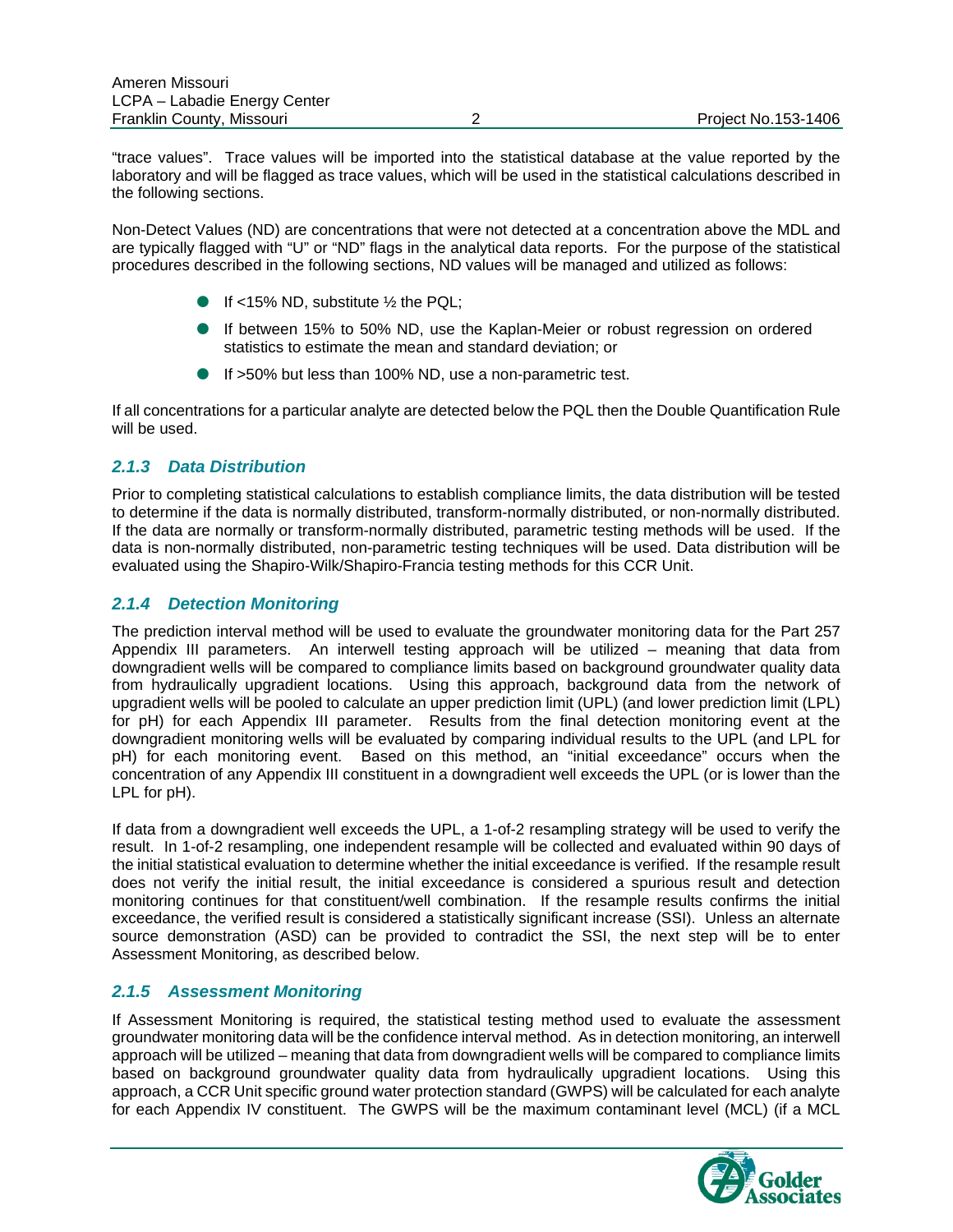exists) or the background concentration for each analyte based on a tolerance/prediction limit procedure. Results from the downgradient monitoring wells will be evaluated by comparing the calculated lower confidence limit (LCL) with the GWPS for each analyte at each well. If the LCL exceeds the GWPS, there is statistical evidence of a statistically significant level (SSL), which will trigger additional response activities including a delineation of the nature and extent of the noted SSLs and potentially Corrective Action.